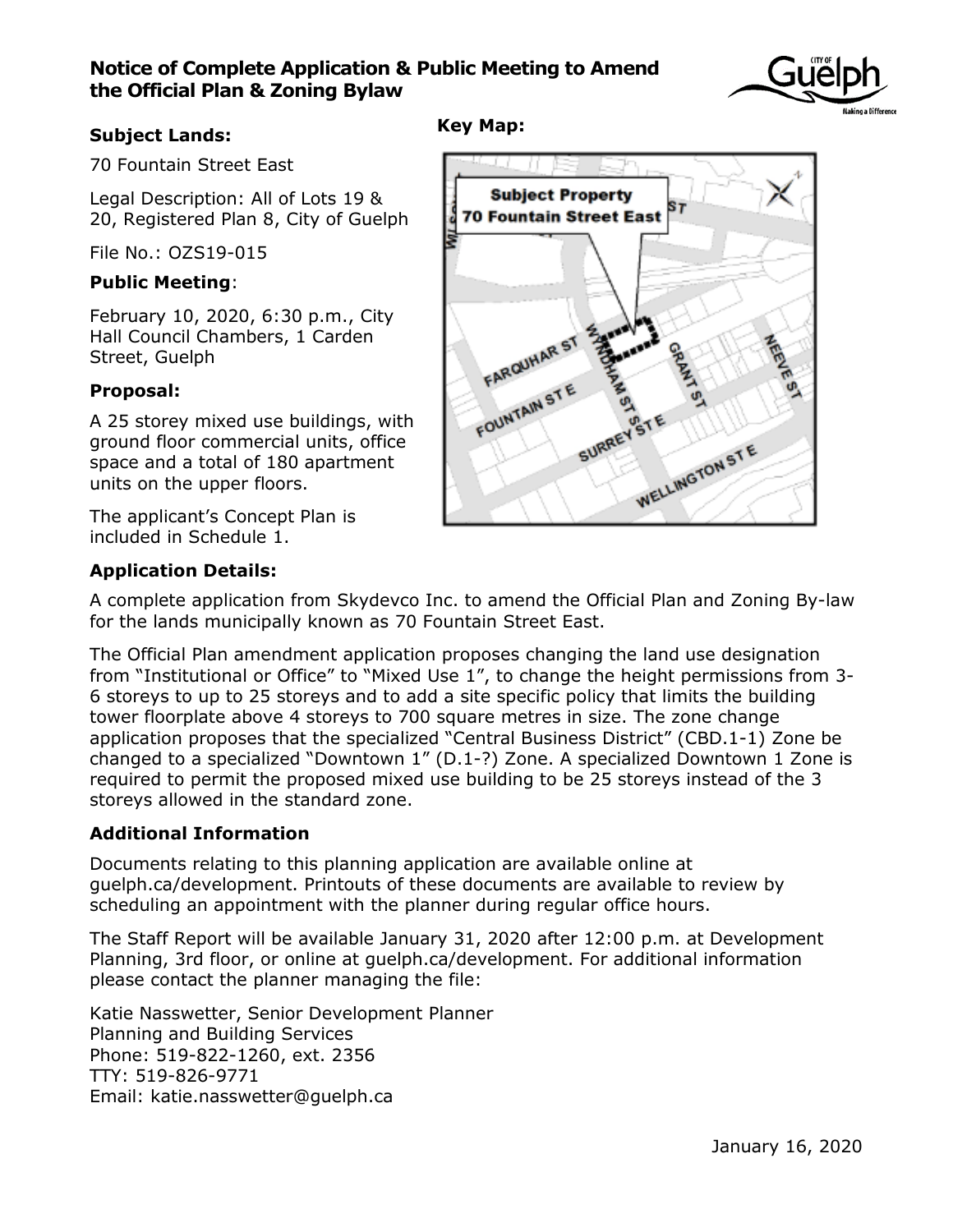#### **How to Get Involved:**

The purpose of a Public Meeting is to share information and to hear and consider public comments regarding development applications which can be reviewed by Staff and applicants prior to Council consideration of applications. All those present at the public meeting will be given the opportunity to speak, however; it is requested that those who wish to speak to the application notify the Clerk's Department no later than 10:00 a.m. on Friday February 7, 2020 by any of the following ways:

- Register online at guelph.ca/delegation
- By Phone at 519-837-5603 or TTY 519-826-9771
- By Email to clerks@guelph.ca
- In person at the ServiceGuelph Counter at City Hall, 1 Carden Street, Guelph
- By regular mail or courier to Guelph City Clerk, 1 Carden Street, Guelph ON N1H 3A1

To be included in the Council Agenda, we request written comments no later than 10:00 a.m. on Friday February 7, 2020 by any of the following ways:

- By Email to clerks@guelph.ca & project.planner@guelph.ca
- In person at the ServiceGuelph Counter at City Hall, 1 Carden Street, Guelph
- By regular mail or courier to Guelph City Clerk, 1 Carden Street, Guelph ON N1H 3A1

## **How to Stay Informed:**

If you wish to be notified of the Council decision on this application you must make a written request to the City Clerk by way of email, in person or regular mail/courier as listed above. Please note Council will not make a decision at the Public Meeting.

## **Appeals Information:**

If a person or public body would otherwise have an ability to appeal the decision of the Council of the City of Guelph to the Local Planning Appeal Tribunal but the person or public body does not make oral submissions at a public meeting or make written submissions to the City of Guelph before the by-law is passed, the person or public body is not entitled to appeal the decision.

If a person or public body does not make oral submissions at a public meeting, or make written submissions to the City of Guelph before the by-law is passed, the person or public body may not be added as a party to the hearing of an appeal before the Local Planning Appeal Tribunal unless, in the opinion of the Tribunal, there are reasonable grounds to do so.

# **Notice of Collection of Personal Information:**

Personal information is being collected in order to gather feedback and communicate with interested parties regarding this development proposal. Information provided or presented at a public meeting is considered a public record and may be posted on the City's website or made public upon request.

This information is collected under the authority of the Planning Act, R.S.O. 1990, cP.13. Questions about this collection should be directed to the Information and Access Coordinator at 519-822-1260 extension 2349 or [privacy@guelph.ca.](mailto:privacy@guelph.ca)

# **Accessibility:**

Alternative accessible formats are available by contacting [planning@guelph.ca](mailto:planning@guelph.ca) or TTY 519-826-9771.